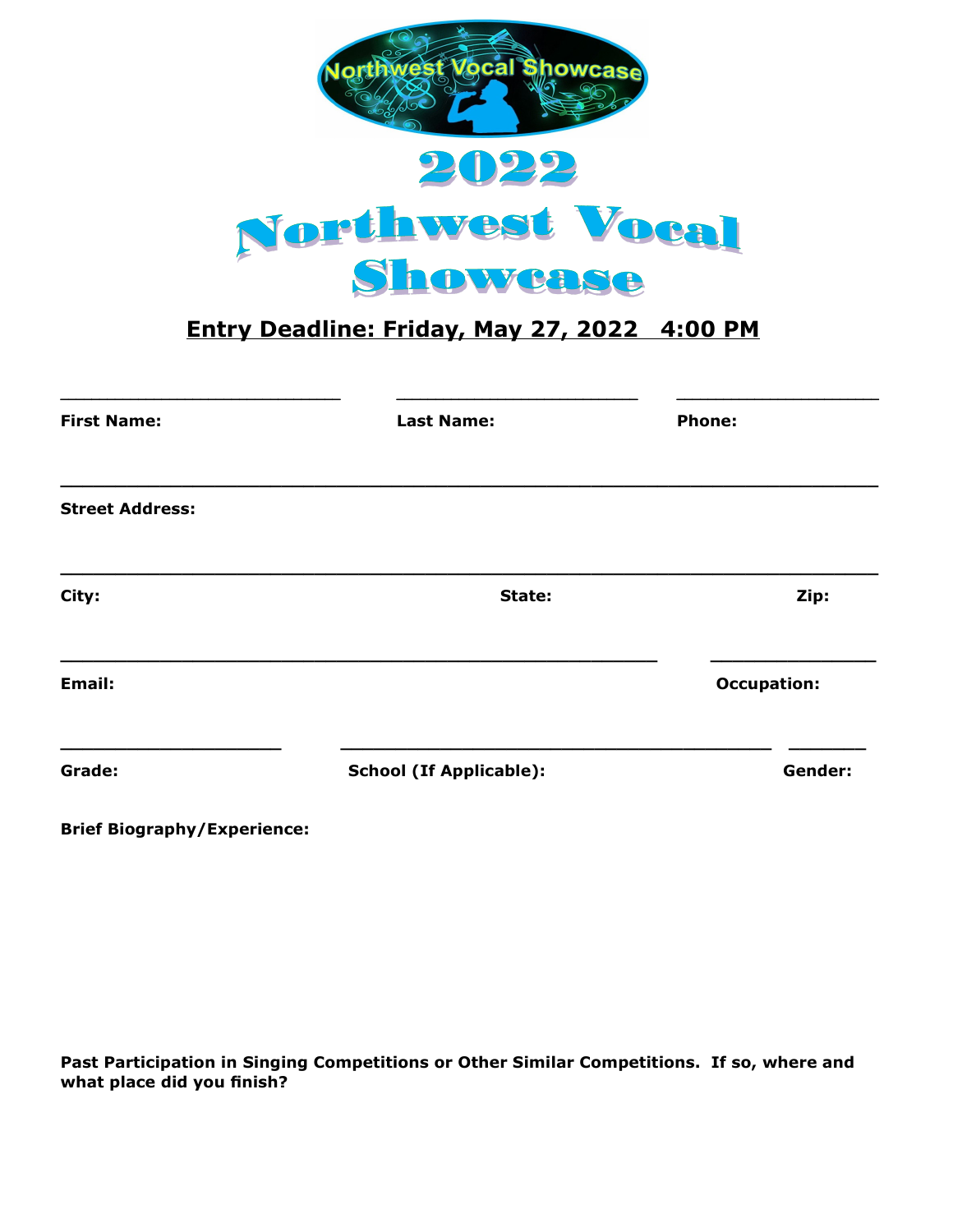**Song Title/Artist for Auditions:**

| <b>AUDITIONS:</b>  | Saturday, June 4, 2022 at 3:00 PM Coe Memorial Park                                                                                     |
|--------------------|-----------------------------------------------------------------------------------------------------------------------------------------|
|                    | Ages 15 and up                                                                                                                          |
|                    | **Auditions must be sung a cappella and should be                                                                                       |
|                    | no longer than three minutes**                                                                                                          |
| <b>SEMIFINALS:</b> | Saturday, June 18, 2022 at 7:00 PM, Coe Memorial Park                                                                                   |
|                    | Friday, July 15, 2022 at 7:00 PM, Coe Memorial Park                                                                                     |
|                    | *Eliminations may take place the night of both semifinals.                                                                              |
| <b>FINALS:</b>     | <b>Sunday, August 21, 2022</b> at 7:00 PM,                                                                                              |
|                    | Location The Warner Theatre                                                                                                             |
|                    | Band - Opening Night Band                                                                                                               |
|                    | Ticket information will be available at a later date.                                                                                   |
|                    | Participants must complete an application and return to the Parks & Recreation<br>office no later than Friday, May 27, 2022 by 4:00 PM. |

**\_\_\_\_\_\_\_\_\_\_\_\_\_\_\_\_\_\_\_\_\_\_\_\_\_\_\_\_\_\_\_\_\_\_\_ \_\_\_\_\_\_\_\_\_\_\_\_\_\_\_\_\_\_\_\_\_\_\_\_\_\_\_\_\_**

**\_\_\_\_\_\_\_\_\_\_\_\_\_\_\_\_\_\_\_\_\_\_\_\_\_\_\_\_\_\_\_\_\_\_\_\_\_\_\_\_\_\_\_\_\_\_\_\_\_\_\_\_\_\_\_\_\_\_\_\_\_\_\_\_\_\_\_\_**

I realize, as with any physical activity, there is a possible risk of injury to my child or myself while participating in this activity. I agree to assume the risk of injury, which my child or I might suffer while involved in Torrington Parks and Recreation Department activity and I will not hold the City of Torrington or its instructors liable for any injuries, which my child or I may suffer while participating in these activities.

I give permission to the Torrington Parks & Recreation Department to use any photo or video taken during participation for promotional materials. I have read and understand the policies adopted by the Torrington Parks and Recreation Department and agree to abide by those policies.

**Signature\_\_\_\_\_\_\_\_\_\_\_\_\_\_\_\_\_\_\_\_\_\_\_\_\_\_\_\_\_\_\_\_\_\_\_\_\_\_\_\_\_\_\_\_\_\_\_\_\_\_\_\_\_\_\_\_\_\_\_\_Date: \_\_\_\_\_\_\_\_\_\_\_\_\_\_\_\_\_\_\_\_\_\_\_\_\_\_\_**